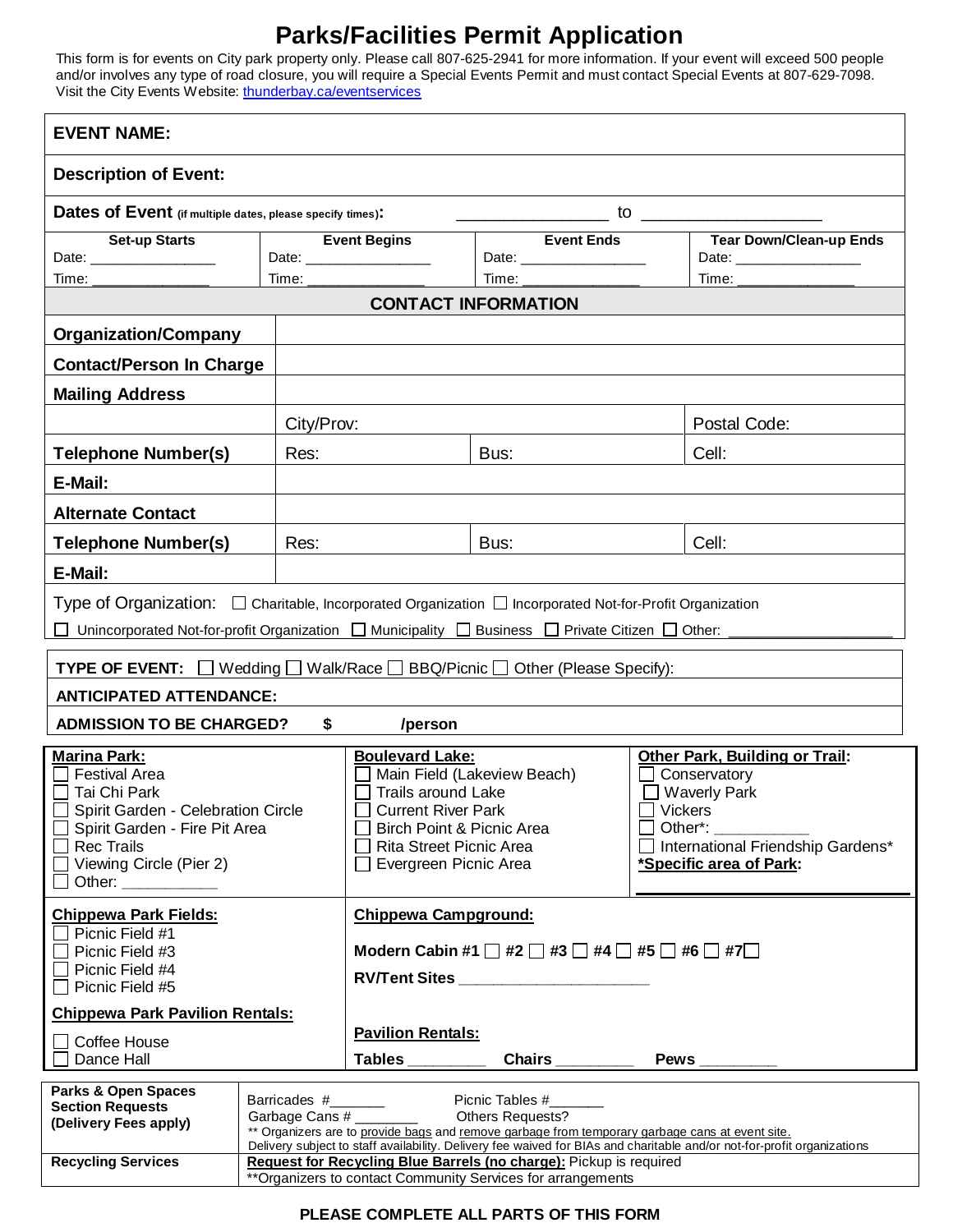## **CHECKLIST FOR ALL EVENTS HELD ON CITY PROPERTY**

#### *\* Please check all that apply with Yes or No. Mark not applicable items as 'NA'*

| <b>Description</b>                                                                                                                                                                                                                                                                                                                                                                                                                                                                                                                                                                                                                                                                                                                                                                                                                                                                                                                                                                | <b>Requirement</b><br>Yes, No or                                                                                                                                                                                                                                                                                                                                                                                                                                                                                                             |                 |  |  |
|-----------------------------------------------------------------------------------------------------------------------------------------------------------------------------------------------------------------------------------------------------------------------------------------------------------------------------------------------------------------------------------------------------------------------------------------------------------------------------------------------------------------------------------------------------------------------------------------------------------------------------------------------------------------------------------------------------------------------------------------------------------------------------------------------------------------------------------------------------------------------------------------------------------------------------------------------------------------------------------|----------------------------------------------------------------------------------------------------------------------------------------------------------------------------------------------------------------------------------------------------------------------------------------------------------------------------------------------------------------------------------------------------------------------------------------------------------------------------------------------------------------------------------------------|-----------------|--|--|
| Alcohol to be served                                                                                                                                                                                                                                                                                                                                                                                                                                                                                                                                                                                                                                                                                                                                                                                                                                                                                                                                                              | Organizers must adhere to City of Thunder Bay Municipal Alcohol Policy and Alcohol & Gaming<br>Commission of Ontario regulations. NOTE: only specific parks allow alcohol, check with Parks Coordinator<br>Request City of Thunder Bay permission to serve alcohol<br>1.<br>2.<br>Inform applicable City Departments in writing                                                                                                                                                                                                              |                 |  |  |
|                                                                                                                                                                                                                                                                                                                                                                                                                                                                                                                                                                                                                                                                                                                                                                                                                                                                                                                                                                                   | 3.<br>Obtain Special Occasion Permit from LCBO & Ensure all servers have completed SMART Serve Training<br>You are allowed to set up barbecues for your own personal use. If you are operating the barbecue for any other                                                                                                                                                                                                                                                                                                                    |                 |  |  |
| <b>Barbecues/Fryers or</b><br><b>Cooking Appliances</b>                                                                                                                                                                                                                                                                                                                                                                                                                                                                                                                                                                                                                                                                                                                                                                                                                                                                                                                           | reasons, please refer to operating a Concession on site for requirements. Fire Department inspection required<br>(625-2103). Fryers require a minimum 3 metre clearance on all sides, with a fence / barrier of at least 1 metre in<br>height, and appropriate portable fire extinguishers.                                                                                                                                                                                                                                                  |                 |  |  |
| Vendors/                                                                                                                                                                                                                                                                                                                                                                                                                                                                                                                                                                                                                                                                                                                                                                                                                                                                                                                                                                          | If yes (this includes catered events), provide a list of vendors and copy of City of Thunder Bay Business                                                                                                                                                                                                                                                                                                                                                                                                                                    | <b>Yes</b>      |  |  |
| <b>Concessions On-</b>                                                                                                                                                                                                                                                                                                                                                                                                                                                                                                                                                                                                                                                                                                                                                                                                                                                                                                                                                            | License. Vendors are NOT permitted to sell outside of event area or beyond event hours.                                                                                                                                                                                                                                                                                                                                                                                                                                                      |                 |  |  |
| site?                                                                                                                                                                                                                                                                                                                                                                                                                                                                                                                                                                                                                                                                                                                                                                                                                                                                                                                                                                             | City approval required. Forward list of vendors/concession operators to Revenue & Booking<br>$\bullet$<br>Coordinator/Special Events Development Coordinator                                                                                                                                                                                                                                                                                                                                                                                 |                 |  |  |
|                                                                                                                                                                                                                                                                                                                                                                                                                                                                                                                                                                                                                                                                                                                                                                                                                                                                                                                                                                                   | Organizers and vendors must comply with the Thunder Bay District Health Unit Operating Guidelines. For<br>$\bullet$<br>further information call 625-5930                                                                                                                                                                                                                                                                                                                                                                                     |                 |  |  |
|                                                                                                                                                                                                                                                                                                                                                                                                                                                                                                                                                                                                                                                                                                                                                                                                                                                                                                                                                                                   | Contact Licensing & Enforcement (625-2710) to meet the requirements for the proper license(s) regarding<br>$\bullet$<br>selling of food prepared for sale. i.e. refreshment vehicle (food premise)                                                                                                                                                                                                                                                                                                                                           |                 |  |  |
|                                                                                                                                                                                                                                                                                                                                                                                                                                                                                                                                                                                                                                                                                                                                                                                                                                                                                                                                                                                   | Organizers and vendors must comply with Thunder Bay Fire Rescue special event guidelines. For more<br>$\bullet$<br>information call 625-2103                                                                                                                                                                                                                                                                                                                                                                                                 |                 |  |  |
| <b>Burning/Bonfire</b>                                                                                                                                                                                                                                                                                                                                                                                                                                                                                                                                                                                                                                                                                                                                                                                                                                                                                                                                                            | Applicant must obtain written permission from the Parks Manager prior to inspection. A permit is required for all<br>open air burning in the city. A site inspection will be scheduled. Contact Fire Prevention at 625-2103. An<br>operational, certified fire extinguisher is required by the fire. Please discuss with City Staff prior to getting<br>permission. Please apply minimum of 4 weeks in advance.                                                                                                                              | Location:       |  |  |
| Clean-Up                                                                                                                                                                                                                                                                                                                                                                                                                                                                                                                                                                                                                                                                                                                                                                                                                                                                                                                                                                          | You are required to clean up the site. This includes removing garbage from cans and site.                                                                                                                                                                                                                                                                                                                                                                                                                                                    | <b>INITIAL:</b> |  |  |
|                                                                                                                                                                                                                                                                                                                                                                                                                                                                                                                                                                                                                                                                                                                                                                                                                                                                                                                                                                                   | Organizers of events on City property must arrange for recycling and site clean-up. WASTE MUST BE REMOVED<br>FROM SITE. To request garbage cans, go to page 1                                                                                                                                                                                                                                                                                                                                                                                |                 |  |  |
| <b>COVID Plan</b>                                                                                                                                                                                                                                                                                                                                                                                                                                                                                                                                                                                                                                                                                                                                                                                                                                                                                                                                                                 | Do you plan to order a dumpster (at your expense?) $\Box$ Yes $\Box$ No<br>To ensure that all events are following the guidelines set out by the province, the organizer must provide a plan of                                                                                                                                                                                                                                                                                                                                              | <b>INITIAL:</b> |  |  |
|                                                                                                                                                                                                                                                                                                                                                                                                                                                                                                                                                                                                                                                                                                                                                                                                                                                                                                                                                                                   | how the guidelines will be followed and controlled.                                                                                                                                                                                                                                                                                                                                                                                                                                                                                          |                 |  |  |
| Damage                                                                                                                                                                                                                                                                                                                                                                                                                                                                                                                                                                                                                                                                                                                                                                                                                                                                                                                                                                            | Event organizers are responsible for the cost of repairing any damage(s) done to City property as a result of their<br>event.                                                                                                                                                                                                                                                                                                                                                                                                                | <b>INITIAL:</b> |  |  |
| <b>Emergency Route</b>                                                                                                                                                                                                                                                                                                                                                                                                                                                                                                                                                                                                                                                                                                                                                                                                                                                                                                                                                            | You must ensure that an emergency route at least 6 meters wide is kept clear of structures and vehicles for<br>Ambulance, Fire and Police during the event.                                                                                                                                                                                                                                                                                                                                                                                  |                 |  |  |
| <b>Emergency Plan</b>                                                                                                                                                                                                                                                                                                                                                                                                                                                                                                                                                                                                                                                                                                                                                                                                                                                                                                                                                             | An emergency plan must be included for all walks/runs/marathons, along with a map of the route.                                                                                                                                                                                                                                                                                                                                                                                                                                              |                 |  |  |
| <b>First Aid</b>                                                                                                                                                                                                                                                                                                                                                                                                                                                                                                                                                                                                                                                                                                                                                                                                                                                                                                                                                                  | You must provide First-Aid on site (St John Ambulance or similar) for walks/runs/marathons.                                                                                                                                                                                                                                                                                                                                                                                                                                                  |                 |  |  |
| <b>Inflatable Structures</b>                                                                                                                                                                                                                                                                                                                                                                                                                                                                                                                                                                                                                                                                                                                                                                                                                                                                                                                                                      | Approval from the Parks Manager required. Inflatable structure must be Technical Standards Safety Association<br>approved. You are responsible for underground service inspections (locates) for any digging or penetration into<br>the ground<br>Provider of inflatable structure(s):                                                                                                                                                                                                                                                       |                 |  |  |
| <b>Noise</b>                                                                                                                                                                                                                                                                                                                                                                                                                                                                                                                                                                                                                                                                                                                                                                                                                                                                                                                                                                      | You must adhere to Noise By-law and Park Closure By-law (11 pm)                                                                                                                                                                                                                                                                                                                                                                                                                                                                              | <b>INITIAL:</b> |  |  |
| <b>Portable</b><br>Washrooms                                                                                                                                                                                                                                                                                                                                                                                                                                                                                                                                                                                                                                                                                                                                                                                                                                                                                                                                                      | Based on anticipated attendance, you must comply with Thunder Bay District Health Unit Special Event Guidelines<br>for supplying portable washrooms based on anticipated attendance Note: Parks washrooms buildings are open<br>from May long weekend to September long weekend only, Water supply is only available May Long weekend to<br>September Long Weekend.                                                                                                                                                                          |                 |  |  |
| <b>Security</b>                                                                                                                                                                                                                                                                                                                                                                                                                                                                                                                                                                                                                                                                                                                                                                                                                                                                                                                                                                   | Please contact Parks to see if applicable. If applicable, the organizer must provide appropriate security personnel<br>for the event Extra duty police may be required (subject to review by Thunder Bay Police)<br>Security at Chippewa Park Pavilion is provided through the City at a charge.                                                                                                                                                                                                                                             |                 |  |  |
| <b>Smoking &amp; Vaping</b>                                                                                                                                                                                                                                                                                                                                                                                                                                                                                                                                                                                                                                                                                                                                                                                                                                                                                                                                                       | A Smoke Free Event is defined as a venue where smoking and vaping is not permitted. Are you making your event<br>Yes<br>Smoke Free? Please discuss with the Parks & Open Spaces Section for additional Information.<br>No                                                                                                                                                                                                                                                                                                                    |                 |  |  |
| Tents, Stages,<br>Fencing                                                                                                                                                                                                                                                                                                                                                                                                                                                                                                                                                                                                                                                                                                                                                                                                                                                                                                                                                         | Attach a site plan showing where any tents, stages, booths or fencing to be erected. Tent/stage must be Technical<br>Standards Safety Association approved. Tents must meet flame resistance requirements - CAN/ULC-S109.<br>Certification to be retained on site. If tent size exceeds 60 sq. metres (646 sq. ft.), you must obtain a building<br>permit. For building permit application call the Building Division @ 625-2574. *Please ask the Revenue & Booking Coordinator<br>for additional information packet if you require a permit |                 |  |  |
| <b>Underground</b><br><b>Service Inspections</b><br>(Locates)                                                                                                                                                                                                                                                                                                                                                                                                                                                                                                                                                                                                                                                                                                                                                                                                                                                                                                                     | This is required if you plan on setting up a tent or stage. You must arrange for underground service<br>inspections (locates) prior to any digging or penetration into ground. Visit on1call.com or <b>Call 1-800-400-2255</b> . You<br>must have copies of utility company clearances with you on site.                                                                                                                                                                                                                                     |                 |  |  |
| Will you be staking or digging into the<br>Are you bringing in a stage?<br>Are you planning to have tents at your event?<br>ground? $\Box$ Yes $\Box$ No<br>$\Box$ Yes $\Box$ No<br>$\Box$ Yes $\Box$ No<br>If yes, include map & OneCall Reference #<br>If yes, how many and where?<br>If yes, where will stage be placed?<br>Electricity Required? $\Box$ Yes<br>Location/Where?<br>$\Box$ No<br>Existing $( )$<br>Additional ()<br>Note: events using existing power not exceeding one device (coffee urn, stereo or PA system) per outlet do not have to contact ESA; however, you must<br>ensure ground fault protection (GFI) is in place. Please contact the Parks Supervisor for more information.<br>If Additional is required - 2 months prior - Call Electrical Safety Authority at 1-877-372-7233 (ESA-SAFE). Website: www.esasafe.com. You will be charged for<br>service. Events bringing in vendors/concessionaires and/or using extension cords must contact ESA. |                                                                                                                                                                                                                                                                                                                                                                                                                                                                                                                                              |                 |  |  |
| It is your responsibility to contact the appropriate Supervisor a minimum of two weeks prior to your event to<br><b>Site Meeting</b><br>inquire as to whether a site meeting should be held. YOUR EVENT COULD BE CANCELLED Contact:<br>Parks North - 684-2895 or 684-3890;<br>Parks South - 474-4853 or 474-4854.                                                                                                                                                                                                                                                                                                                                                                                                                                                                                                                                                                                                                                                                 |                                                                                                                                                                                                                                                                                                                                                                                                                                                                                                                                              |                 |  |  |